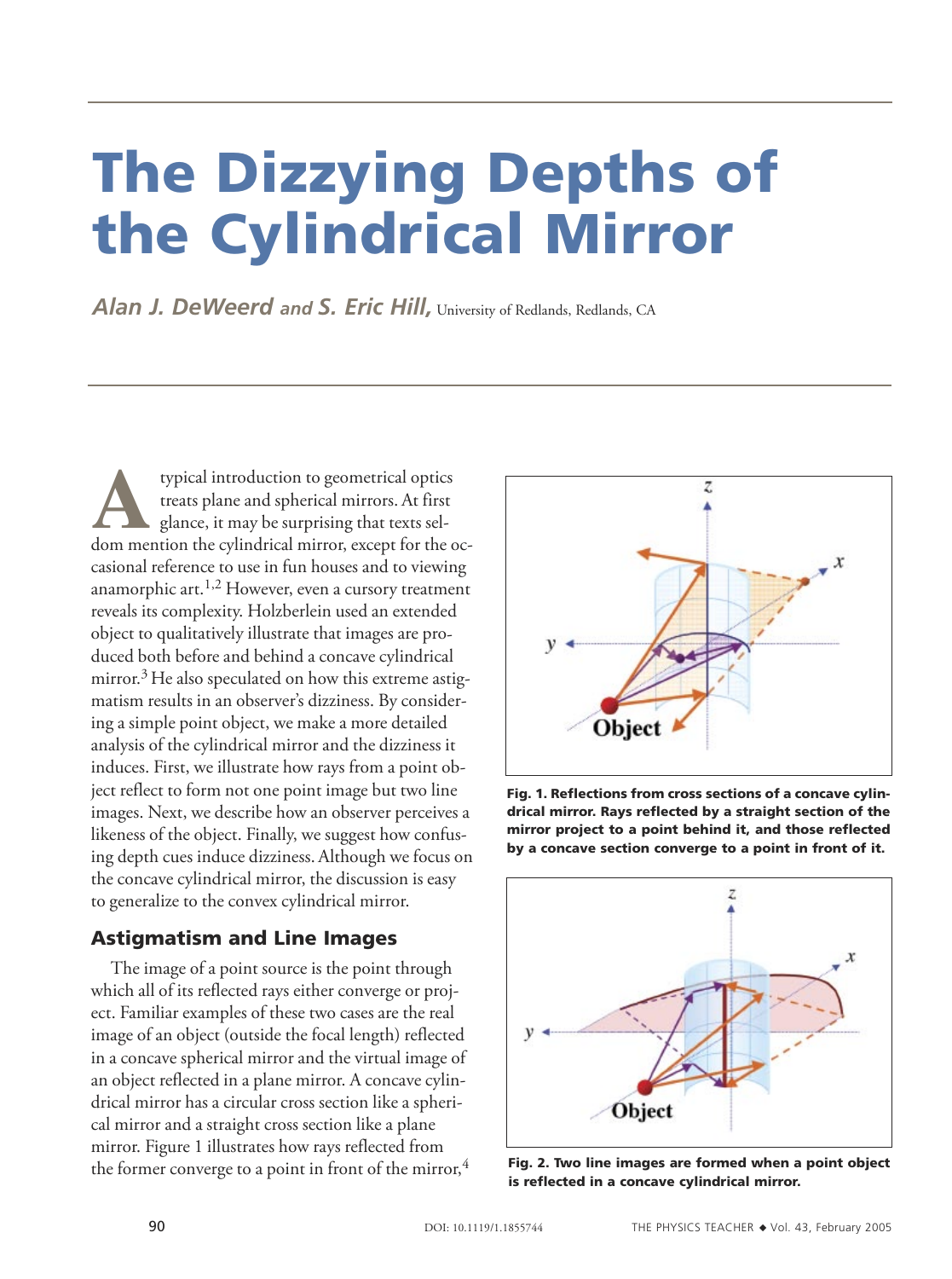

Fig. 3. When viewing a likeness, the ray entering an eye intersects one line image and projects back to the other.

while rays reflected from the latter project to a point behind the mirror.

The picture gets more complicated when we consider the rays reflecting from all points on the cylinder, not just those along narrow sections. Figure 2 shows how the reflected rays converge to points along a line in front of the mirror and project to points along a curve behind the mirror. For example, the two upper reflected rays converge to a point above and in front of the mirror, while the two on the right project back to a point to the right and behind the mirror. Reflections from the whole mirror produce the two lines images shown in Fig. 2, which are similar to those produced by an astigmatic lens.<sup>5</sup> The real line image is straight because of the symmetry of the mirror along the *z*-axis. We show in an appendix available online<sup>6</sup> that the virtual line image is a segment of a limaçon.<sup>7</sup>

#### Depth and Dizziness

Although a point object is mapped to two line images, observers who look at their reflections in a concave cylindrical mirror will recognize their likenesses (despite their being blurred, distorted, and reoriented $8,9$ ). In order to understand how the likeness of a point object is perceived, it is important to consider the role of an observer.

For a point object, each ray reflected from the concave cylindrical mirror both intersects the line image in front of the mirror and projects back to the line image behind it. Therefore, the ray connecting these two

lines and the eye determines the direction in which the likeness is viewed. This is shown in Fig. 3 for two eyes in different locations. Unlike an image in which a point of an object is mapped to a single point, the likeness cannot be considered to have a fixed location. As an observer moves left or right, the direction of the gaze changes as if the likeness were located at the line image in front of the mirror. However, as an observer moves up and down, the direction of the gaze changes as if the likeness were located at the line image behind the mirror.

Viewing with two eyes provides similar depth information to that gathered by using one eye and moving around. Because of their physical separation, the eyes look in slightly different directions to view the same object. The nearer the object, the larger the angle between the directions in which the eyes gaze. This "angle of convergence" cues the observer to the object's depth.10 For two eyes oriented horizontally (in the *x*-*y* plane in Fig. 3) the two rays of their gazes cross at the line image in front of the mirror, indicating that the likeness is there. However, if the eyes are oriented vertically (in the *x-z* plane), the two rays project to the line image behind the mirror, indicating that the likeness is there. When the two eyes are off axis, their gazes do not converge.

A single, stationary eye also provides a depth cue, the amount of accommodation required to focus.<sup>10</sup> The focal length of the lens is adjusted by the ciliary muscles, so their tension gives information about the distance of an object. If the muscles are relaxed, then the object is far away; if they are tense, the object is nearby. This means of determining depth is complicated by a cylindrical mirror's two line images. A lens focused to the front line's depth would project a vertical line segment on the retina, while one focused to the back line's depth would project a horizontal segment. If the lens were focused at an intermediated distance, an oval shape would be projected on the retina.11 We suspect that the eye compromises and focuses at a point between the line images where each axis is equally well focused. This is called the "circle of least confusion" for an astigmatic lens.<sup>5</sup> It is our experience that when viewed with just one eye, a reflection in a cylindrical mirror is fuzzy but not dizzying.

Dizziness is likely a result of confusing depth cues. When an observer's eyes are along either the horizon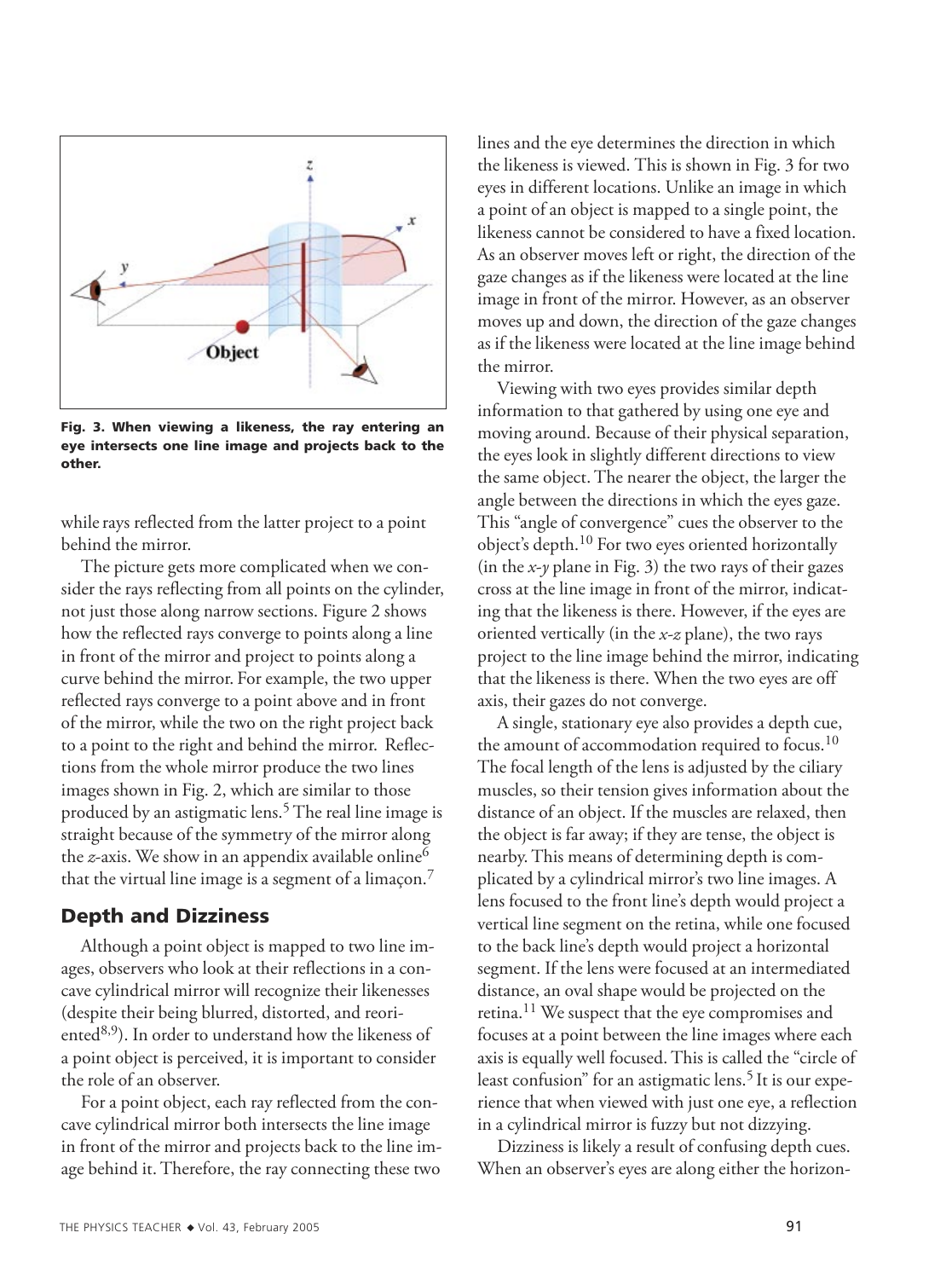tal or the vertical axis, the angle of convergence places the likeness at the depth of one of the line images, but accommodation places it between the two line images. Identifying the exact physiological cause of the dizziness would require further exploration, but we can conceive of two possibilities. The inability to mentally reconcile these inconsistent depth cues could produce a confusing sensation. Alternatively, the focus and the aim of the eyes may keep adjusting in a futile attempt to achieve both a clear likeness and consistent depth cues, producing an uneasy sensation of motion. If the observer's eyes are not along either axis, convergence does not give a clear depth cue, which seems to make the confusion worse. In our experience, the dizzying effect is the worst while tilting one's head from side to side.

### Summary

We have explored the interesting properties of the concave cylindrical mirror by building on the familiar descriptions of plane and spherical mirrors. As with an astigmatic lens, the cylindrical mirror maps a point object to two line images. However, an observer can resolve a recognizable likeness of an object. The different depth cues provided by accommodation and convergence are probably the cause of the dizziness an observer may experience. The analysis for a convex cylindrical mirror is the same, except that both line images are virtual. The depth cues are not as confused for object points near the convex cylindrical mirror since the line images are not very far apart.

#### References

- 1. See, for example, Thomas D. Rossing and Christopher J. Chiaverina, *Light Science: Physics and the Visual Arts*  (Springer, New York, 1999), pp. 52–53 and pp. 60–62.
- 2. McLoughlin Bros., *The Magic Mirror: An Antique Optical Toy* (Dover Publications, New York, 1979). This book of anamorphic pictures comes with a flexible mir-

ror that can be formed into a cylinder.

- 3. Thomas M. Holzberlein, "How to become dizzy with Derman's optical puzzle," *Phys. Teach.* **20**, 401–402 (Sept. 1982).
- 4. Since the cross section is circular, not parabolic, this only holds for paraxial rays.
- 5. Frank J. Pedrotti and Leno S. Pedrotti, *Introduction to Optics,* 2nd ed. (Prentice Hall, Upper Saddle River, NJ, 1993), pp. 98–100.
- 6. See EPAPS Document E-PHTEAH-43-012502. This document may be retrieved via the EPAPS homepage (http://www.aip.org/pubservs/epaps.html) or from ftp. aip.org in the directory/epaps/ in the phys\_teach folder. See the EPAPS homepage for more information.
- 7. E.H. Lockwood, *A Book of Curves* (Cambridge University Press, Cambridge, 1967), pp. 45–51.
- 8. Samuel Derman, "An optical puzzle that will make your head spin," *Phys. Teach.* **19,** 395 (Sept. 1981).
- 9. Alan J. DeWeerd and S. Eric Hill, "Reflections on handedness," *Phys. Teach.* **42**, 275–279 (May 2004).
- 10. David Falk, Dieter Brill, and David Stork, *Seeing the Light: Optics in Nature, Photography, Color, Vision, and Holography* (Wiley, New York, 1986), pp. 207–209.
- 11. This can be demonstrated by modeling the lens and retina with a converging lens in front of a sheet of paper. A small light bulb shielded so that it only shines toward the cylindrical mirror approximates a point object.

PACS codes: 42.78, 42.66

**Alan J. DeWeerd** received his B.S. from the University of California-Irvine and his M.S. and Ph.D. from the University of Wisconsin–Madison. His current research is in optics. He teaches a course on light for future elementary school teachers.

**Department of Physics, University of Redlands, Redlands, CA 92373; Alan\_DeWeerd@redlands.edu**

**S. Eric Hill** received his B.A. from Carleton College and his Ph.D. from the University of Minnesota. His area of research is condensed matter.

**Department of Physics, University of Redlands, Redlands, CA 92373; Eric\_Hill@redlands.edu**